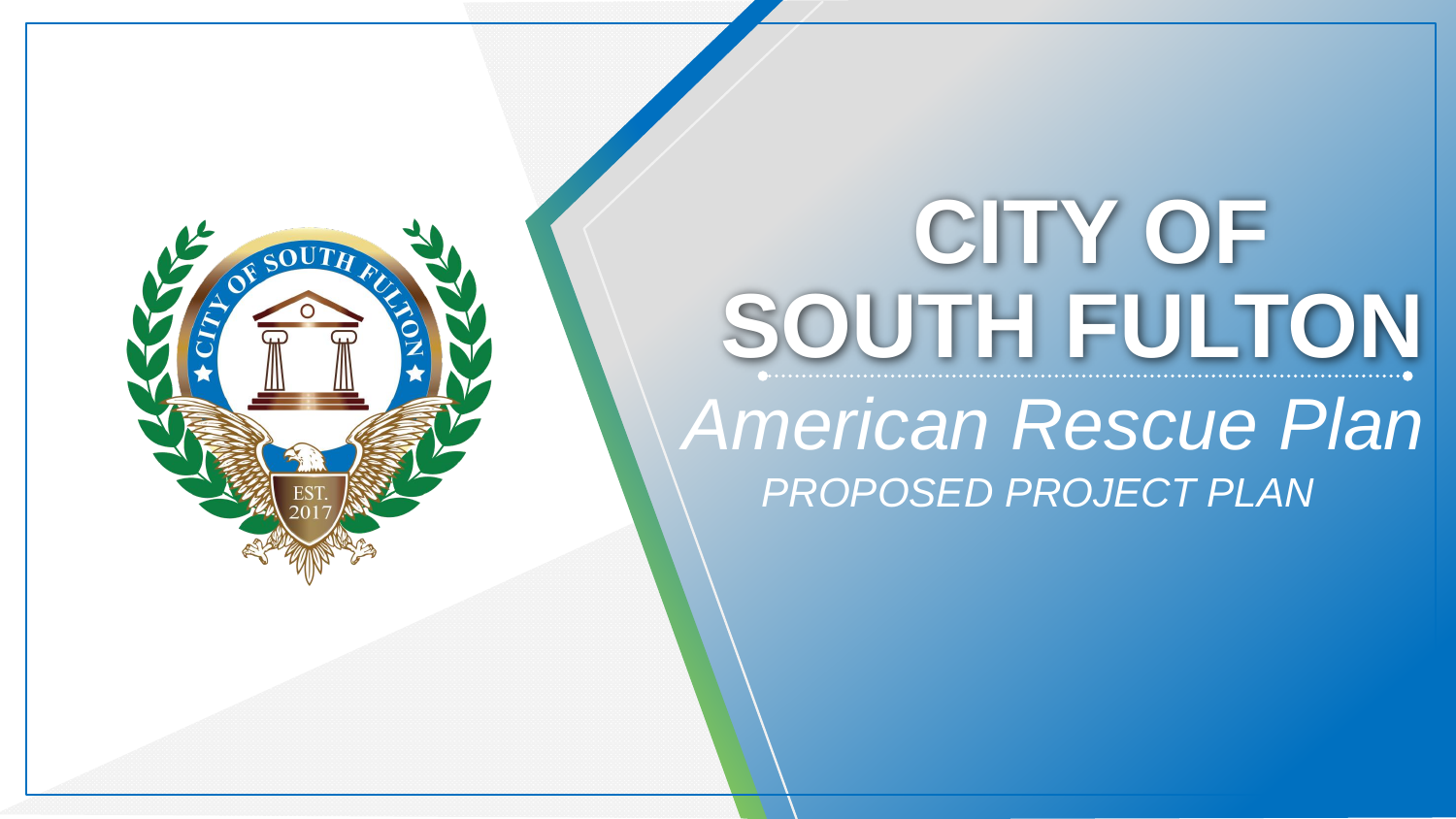## **Background**



On March 11, 2021, the American Rescue Plan Act of 2021 was signed into law by President Biden to mitigate the continuing efforts of the pandemic.

The City of South Fulton was allocated **\$11,352,517**  of the American Recure Plan Funding.

- First Allocation: \$5,676,258.50 received May 21, 2021
- Second Allocation: \$5,676,258.50 12 months from first allocation (May 2022)

The City Manager's Office convened meetings with the Grants Administrator, Department Directors, and other pertinent staff to bring forward projects that were needed in response to COVID-19*.*

The projects proposed are a product of consolidating internal and external considerations based on whether the project was:

- *1. To respond to the public health emergency or its negative economic impacts.*
- *2. To respond to workers performing essential work during the COVID-19 pandemic.*
- *3. For the provision of government services to the extent of the reduction in revenue due to the COVID-19 pandemic.*
- *4. To make necessary investments in water, sewer, or broadband infrastructure.*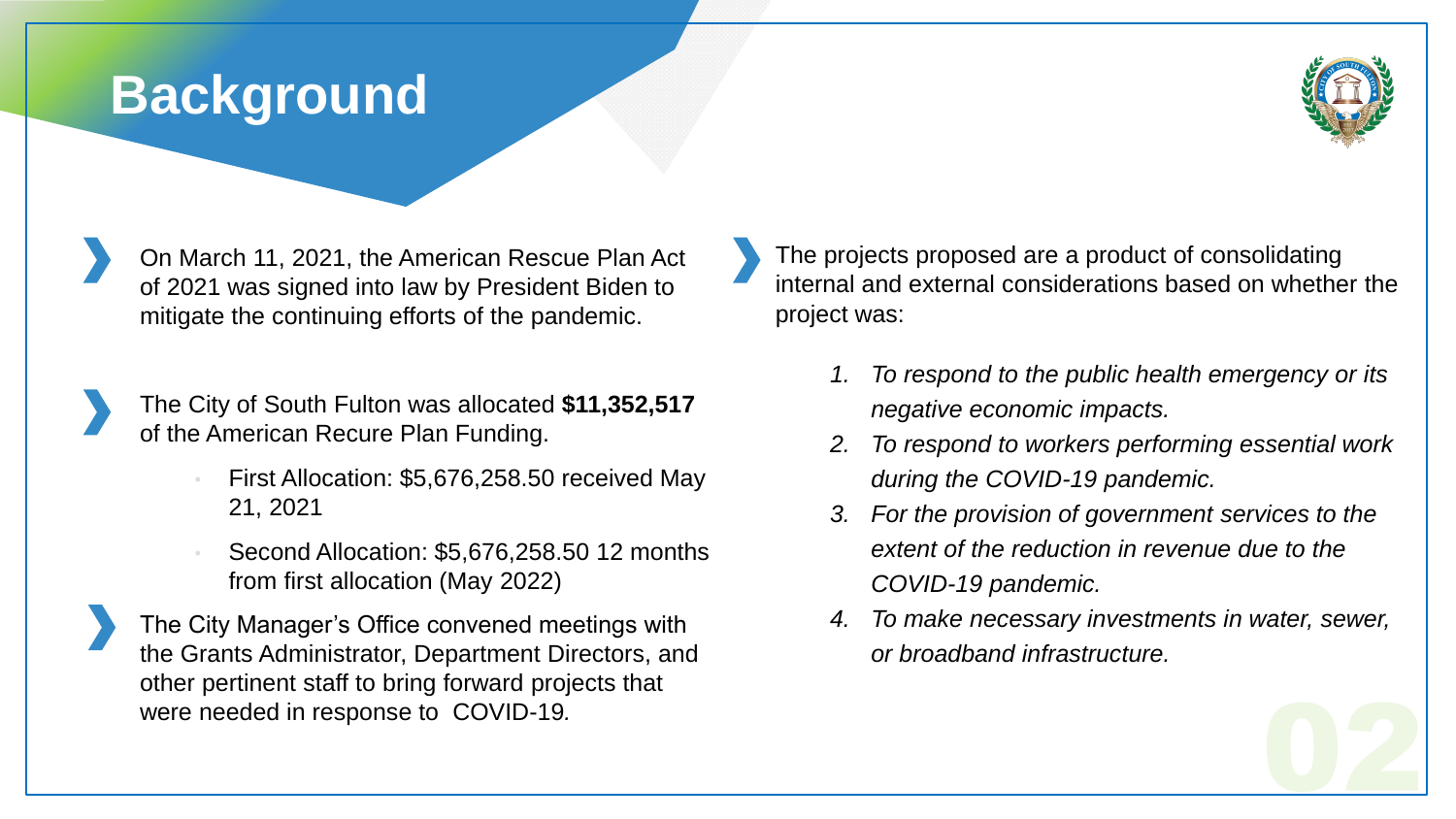#### Recommendations **Recommendations**





### **Community Recovery**

Provide relief to households and small businesses impacted by COVID-19

**\$2,750,000**

#### **Infrastructure Improvements**

Provide necessary improvements to expand stormwater and broadband capabilities

**\$4,050,000**

#### **Government Operations/Services**

Provide operational activities to maintain city services, ensure the safety of city personnel and compensate workers at risk of exposure

**\$4,552,517**

**Total Allocation: \$11,352,517**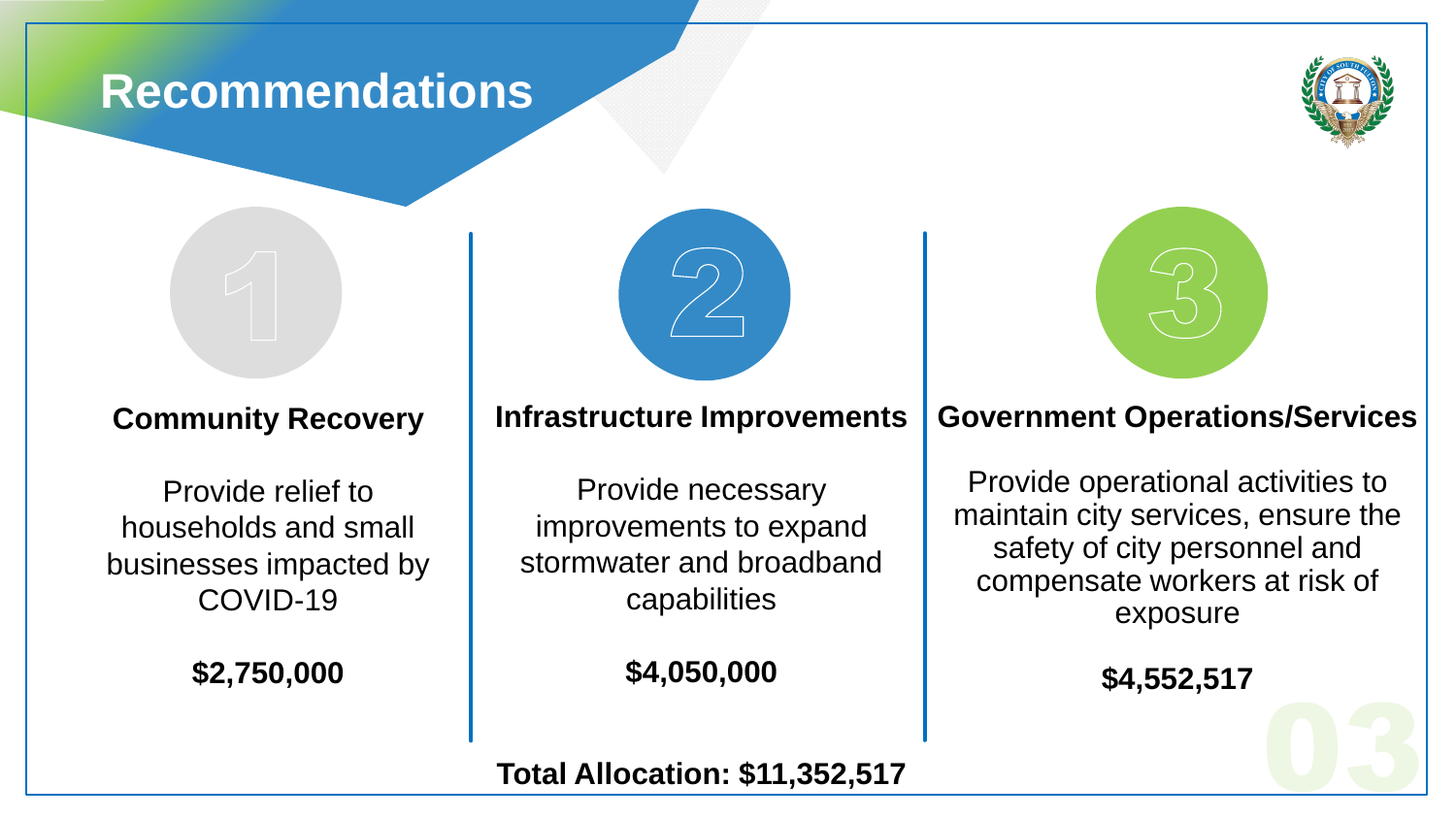# *American Rescue Plan PROPOSED PROJECT PLAN*

**PROPOSED PROJECTS**

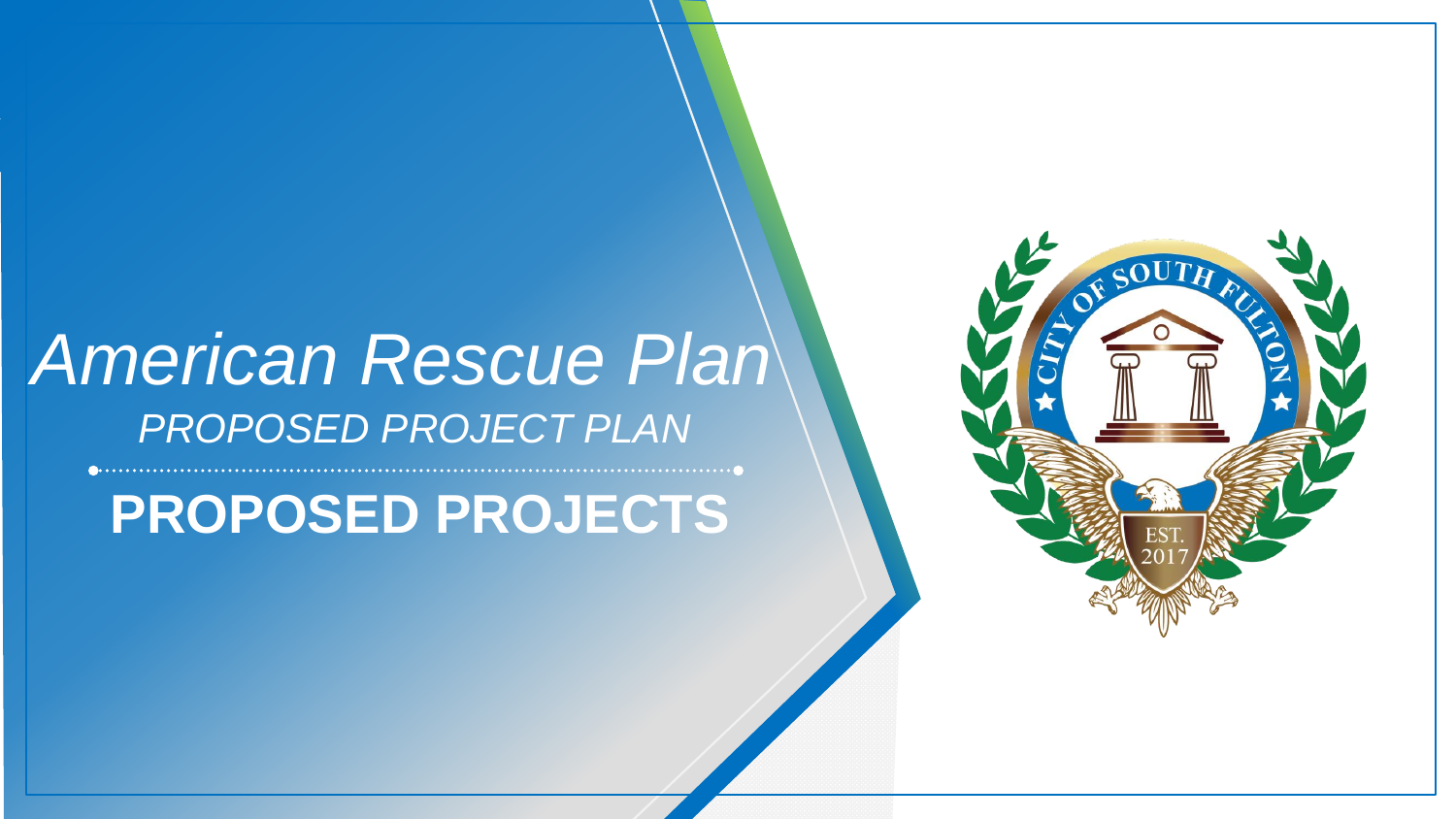

#### **Community Recovery: City-wide Food Insecurity Efforts**

| <b>Primary City Recipient Department</b> | <b>Citywide</b>                                                                                                                                                                                                                                                                                                                                                                            |
|------------------------------------------|--------------------------------------------------------------------------------------------------------------------------------------------------------------------------------------------------------------------------------------------------------------------------------------------------------------------------------------------------------------------------------------------|
| <b>Program Purpose</b>                   | Launch a Food Insecurity Program to provide aid to<br>households by providing food options. This is an initiative<br>being offered by the city with hopes of reaching as many<br>households impacted by the COVID-19 public health<br>emergency as possible. The city will also re-launch the Grow<br>Box" program that proved to be well-received and greatly<br>needed in the community. |
| <b>COVID-19 Relationship</b>             | To provide food assistance to households or populations<br>facing negative economic impacts due to the COVID-19<br>pandemic.                                                                                                                                                                                                                                                               |
| <b>Cost</b>                              | \$210,000.00                                                                                                                                                                                                                                                                                                                                                                               |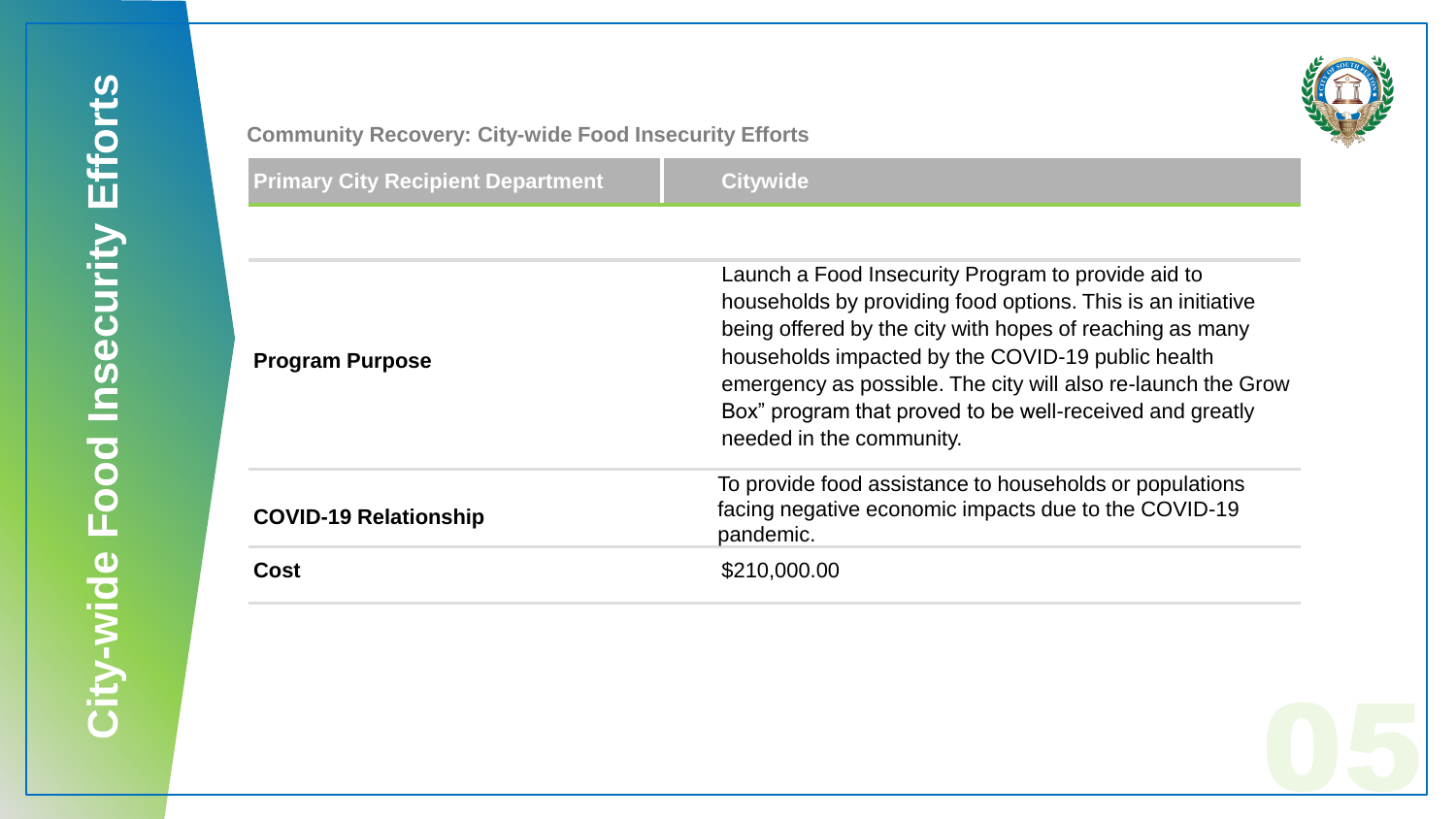

#### **Community Recovery: Small Business Advancement Program**

| Primary City Recipient Department」 |  |  |  |  |  |
|------------------------------------|--|--|--|--|--|
|------------------------------------|--|--|--|--|--|

| <b>Community Recovery: Small Business Advancement Program</b> |                                                                                                                                                                                                                                                                                                                                                                                                              |
|---------------------------------------------------------------|--------------------------------------------------------------------------------------------------------------------------------------------------------------------------------------------------------------------------------------------------------------------------------------------------------------------------------------------------------------------------------------------------------------|
| <b>Primary City Recipient Department</b>                      | <b>Destination South Fulton (Economic Development)</b>                                                                                                                                                                                                                                                                                                                                                       |
|                                                               |                                                                                                                                                                                                                                                                                                                                                                                                              |
| <b>Program Purpose</b>                                        | Provide additional relief to small businesses in the form of<br>grants to aid in needed access to professional development,<br>funding assistance and resources to build a more resilient<br>business. Additionally, develop the Commercial Recovery<br>Plan in designated areas as outlined in the Economic<br>Development Strategic Plan to accelerate business recovery<br>and expansion within the city. |
| <b>COVID-19 Relationship</b>                                  | Help small businesses regain resources lost due to a<br>reduction of revenue as a result of the COVID-19 pandemic.                                                                                                                                                                                                                                                                                           |
| <b>Cost</b>                                                   | \$500,000.00                                                                                                                                                                                                                                                                                                                                                                                                 |
|                                                               |                                                                                                                                                                                                                                                                                                                                                                                                              |

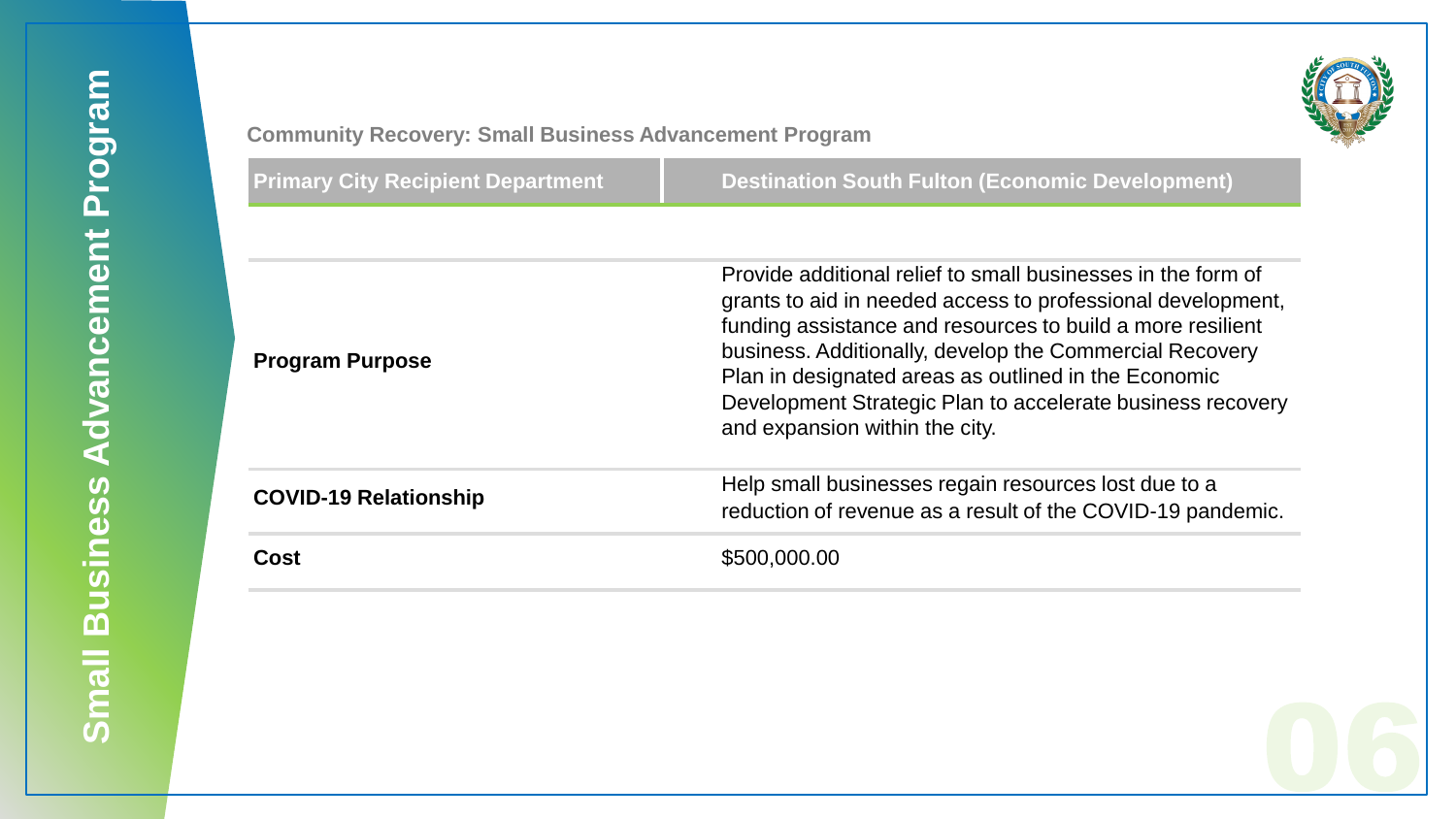

**Community Recovery: Economic Recovery Commercial Node Sight Plan Development**

nunit<sub>)</sub><br>ary Ci<br>D-19<br>D-19 **Primary City Recipient Department Destination South Fulton (Economic Development) Program Purpose** Develop commercial recovery plan in designated areas as outlined in the Economic Development Strategic Plan. This site plan work will help to accelerate business recovery and expansion within the City of South Fulton. **COVID-19 Relationship**  Help accelerate recovery and expansion of businesses negatively impacted by the slow down of the economy as a result of the COVID-19 pandemic. **Cost**  $$250,000.00$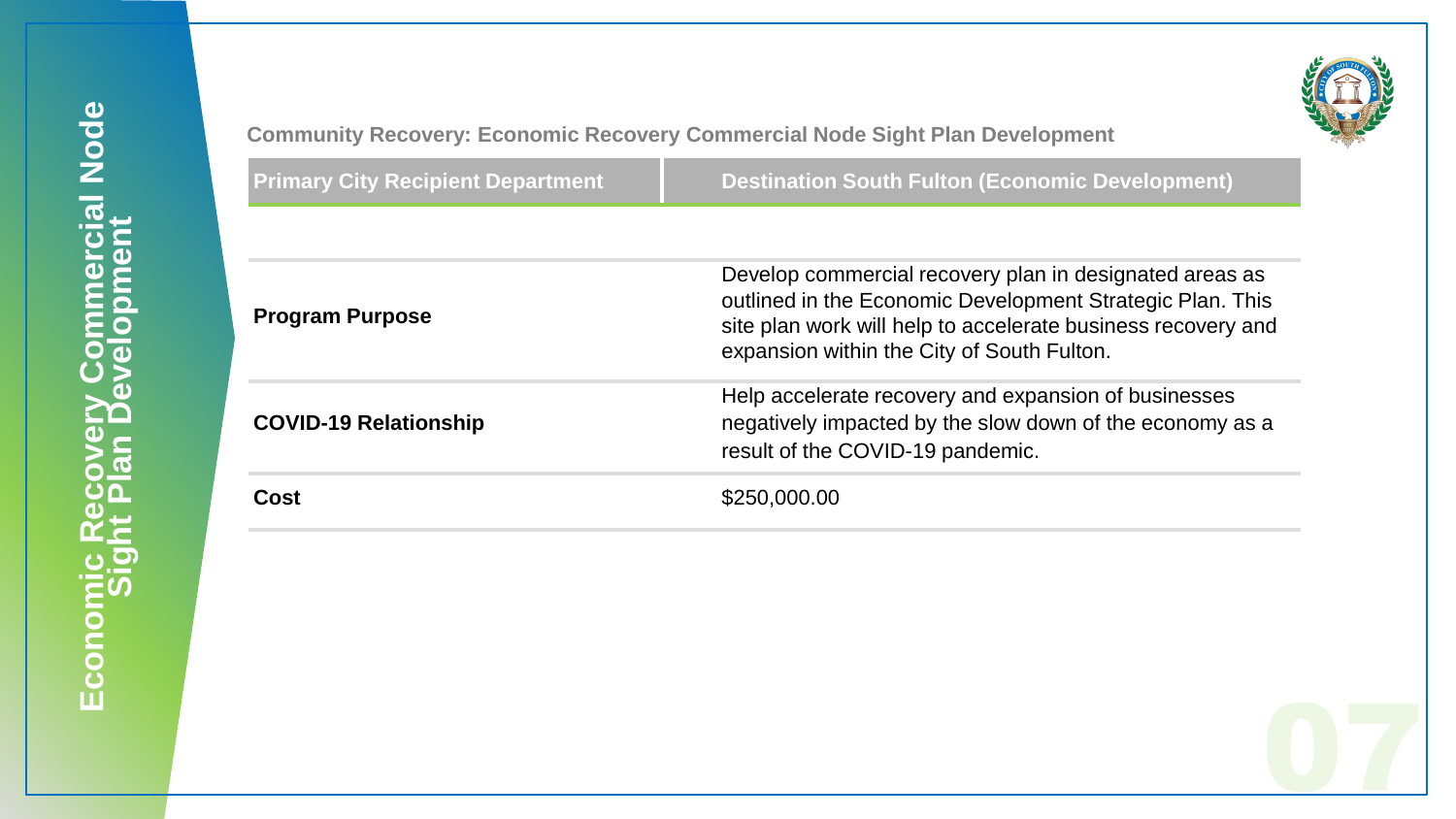

#### **Community Recovery: Rent, Mortgage, or Utility Assistance**

| Community Recovery: Rent, Mortgage, or Utility Assistance |                                                                                                                                                                                                                                                                                                                                                                                                                                                                                                                                                                                                                                                                                                         |
|-----------------------------------------------------------|---------------------------------------------------------------------------------------------------------------------------------------------------------------------------------------------------------------------------------------------------------------------------------------------------------------------------------------------------------------------------------------------------------------------------------------------------------------------------------------------------------------------------------------------------------------------------------------------------------------------------------------------------------------------------------------------------------|
| <b>Primary City Recipient Department</b>                  | <b>Community Development &amp; Regulatory Affairs</b>                                                                                                                                                                                                                                                                                                                                                                                                                                                                                                                                                                                                                                                   |
|                                                           |                                                                                                                                                                                                                                                                                                                                                                                                                                                                                                                                                                                                                                                                                                         |
| <b>Program Purpose</b>                                    | Augment the current Rent & Mortgage Assistance Program<br>by providing additional funding to reach additional<br>households in need. This funding will supplement the funding<br>received by CARES Act and the Fulton County CDBG-CV<br>COVID-19 grant funding but will be managed separately.<br>The city will also partner with Fulton County, who also has a<br>rent and mortgage assistance program, to gain access to a<br>county-wide system that will vet applications across<br>jurisdictions eliminating areas of duplication. Additionally, the<br>city plans to reopen the current program executing needed<br>changes to ensure the program is more robust in offering aid<br>to residents. |
| <b>COVID-19 Relationship</b>                              | This program helps communities improve their quality of life<br>and economic vitality through the development of locally<br>based housing strategies in direct response to the COVID-19<br>pandemic.                                                                                                                                                                                                                                                                                                                                                                                                                                                                                                    |
| <b>Cost</b>                                               | \$1,400,000.00                                                                                                                                                                                                                                                                                                                                                                                                                                                                                                                                                                                                                                                                                          |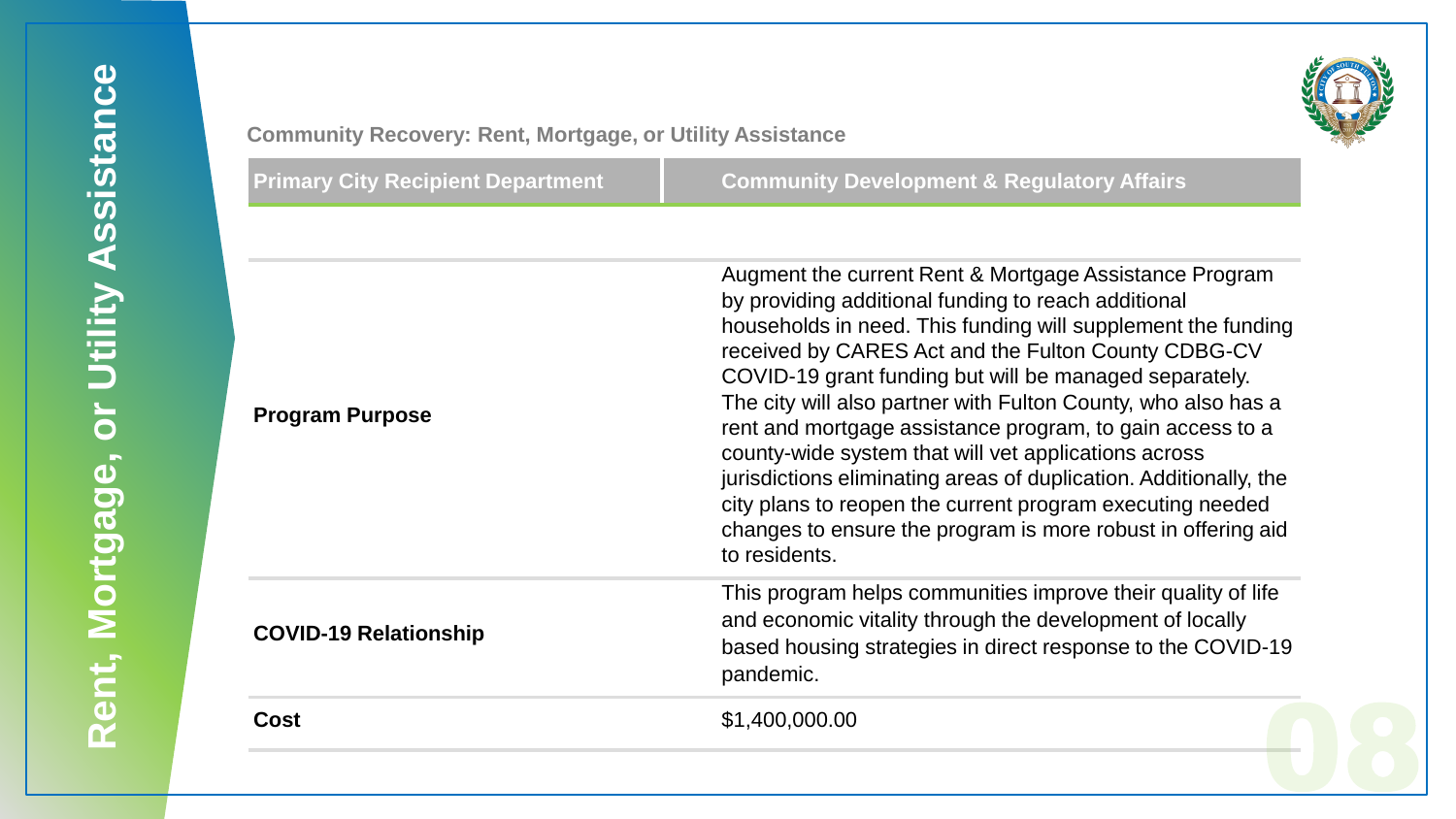

#### **Community Recovery: Vaccine Incentive Program**

| <b>Primary City Recipient Department</b> | <b>Fire</b>                                                                                                                                                                                                                                                                    |
|------------------------------------------|--------------------------------------------------------------------------------------------------------------------------------------------------------------------------------------------------------------------------------------------------------------------------------|
|                                          |                                                                                                                                                                                                                                                                                |
| <b>Program Purpose</b>                   | Launch a Vaccine Incentive Program by providing gift cards,<br>or similar tools, to residents and city employees that receive<br>the full vaccine. The city will partner with a third-party vendor<br>to administer the program to underserved populations within<br>the city. |
| <b>COVID-19 Relationship</b>             | To conduct activities to enhance, expand, and improve<br>nationwide COVID-19 vaccine distribution and administration.                                                                                                                                                          |
| Cost                                     | \$260,000.00                                                                                                                                                                                                                                                                   |
|                                          |                                                                                                                                                                                                                                                                                |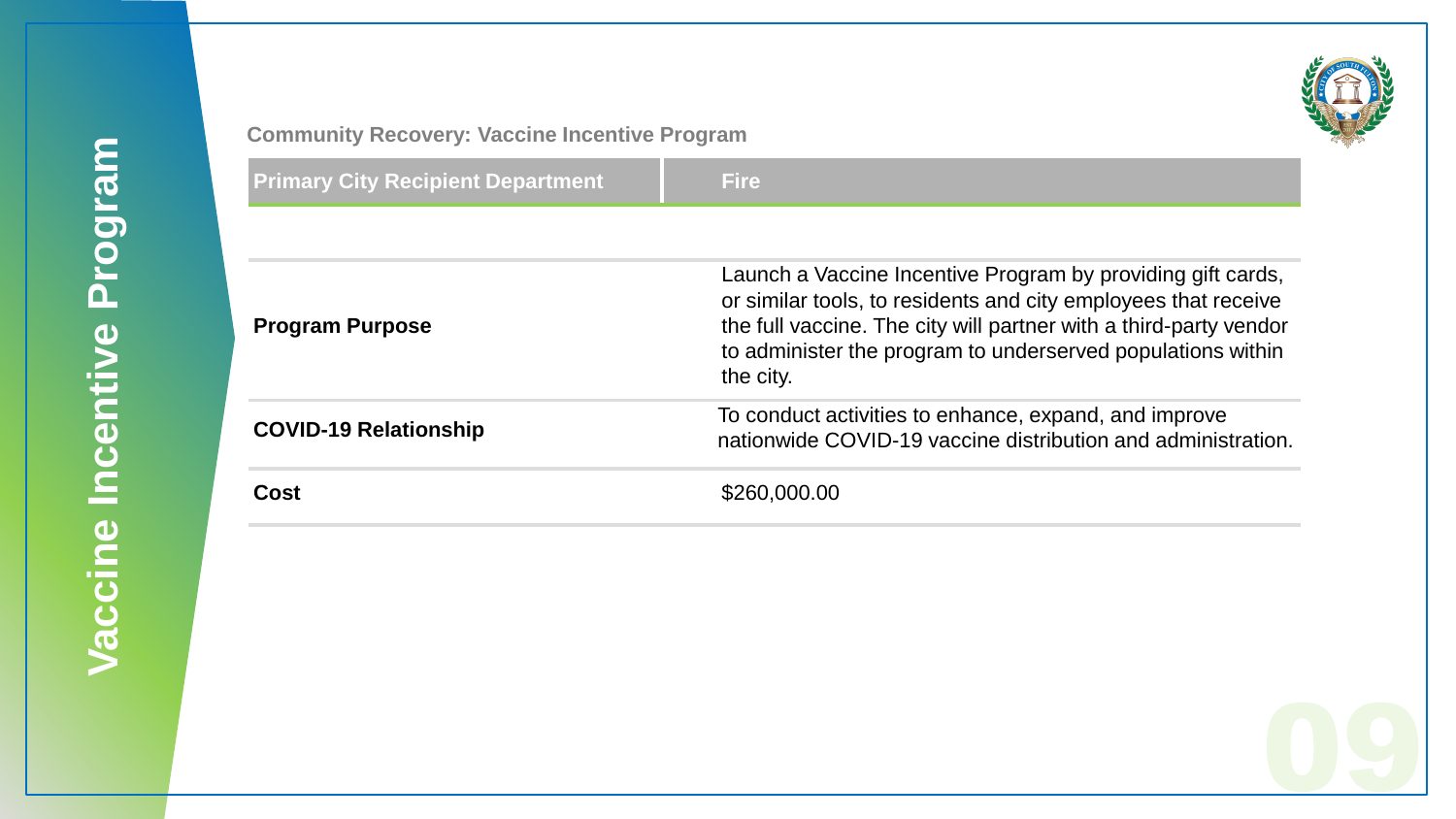

#### **Community Recovery: Community Outreach**

| <b>Community Recovery: Community Outreach</b> |                                                                                                                    |
|-----------------------------------------------|--------------------------------------------------------------------------------------------------------------------|
| <b>Primary City Recipient Department</b>      | <b>City Council</b>                                                                                                |
|                                               |                                                                                                                    |
| <b>Program Purpose</b>                        | Disburse funding for outreach efforts to residents that have<br>been negatively impacted by the COVID-19 pandemic. |
| <b>COVID-19 Relationship</b>                  | To provide relief to residents and small businesses impacted<br>by the COVID-19 pandemic.                          |
| <b>Cost</b>                                   | \$70,000.00                                                                                                        |
|                                               |                                                                                                                    |
|                                               |                                                                                                                    |
|                                               |                                                                                                                    |
|                                               |                                                                                                                    |
|                                               |                                                                                                                    |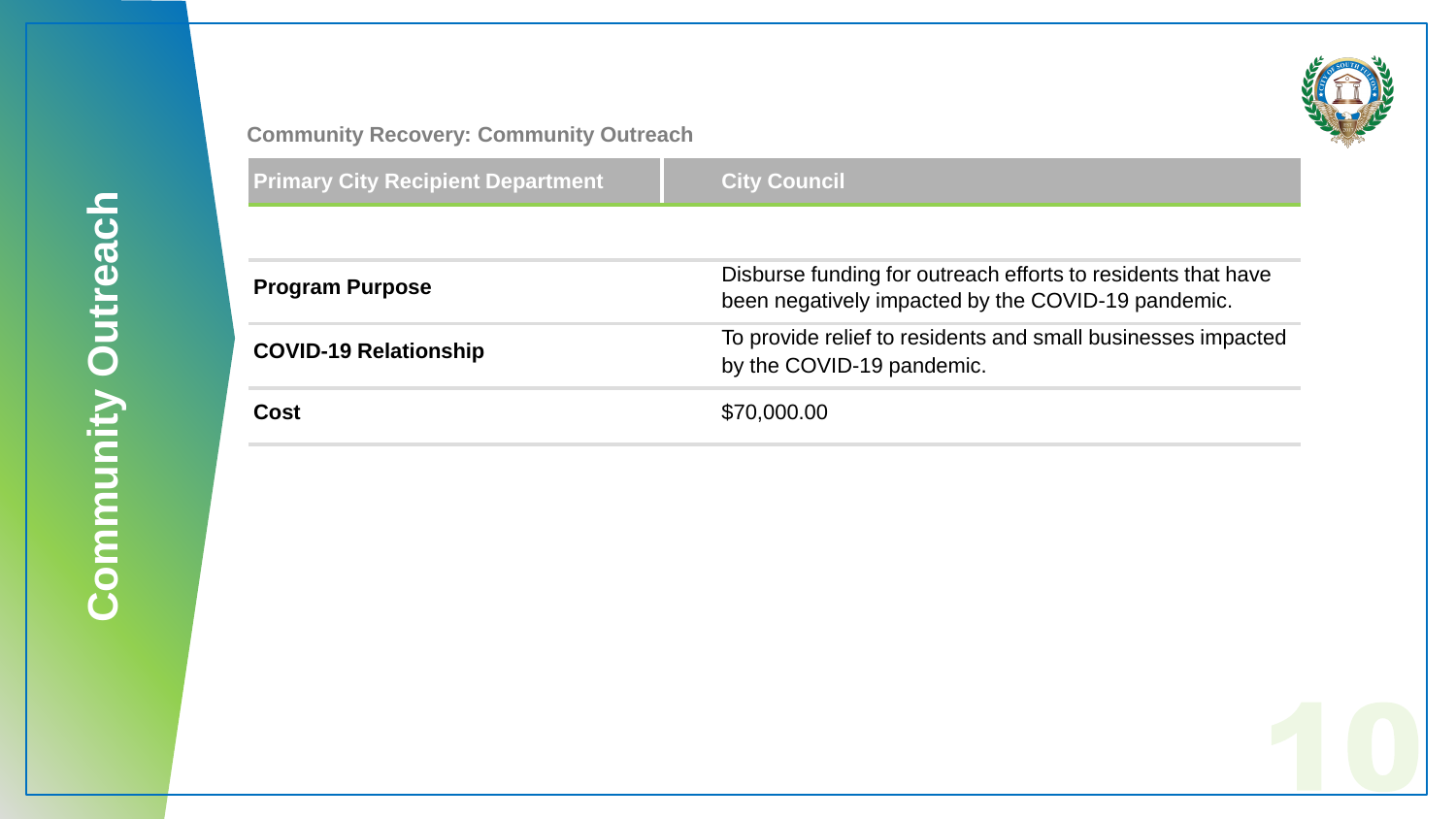

| <b>Primary City Recipient Department</b> | <b>Envision South Fulton (South Fulton Development)</b> |
|------------------------------------------|---------------------------------------------------------|
|                                          | <b>Authority)</b>                                       |

| <b>Community Recovery: Development Authority Economic Development Efforts</b> |                                                                                                                                                                                                                                                                                                                                                                                                                                                                                                                                                                                                                                                                                                                                                          |
|-------------------------------------------------------------------------------|----------------------------------------------------------------------------------------------------------------------------------------------------------------------------------------------------------------------------------------------------------------------------------------------------------------------------------------------------------------------------------------------------------------------------------------------------------------------------------------------------------------------------------------------------------------------------------------------------------------------------------------------------------------------------------------------------------------------------------------------------------|
| <b>Primary City Recipient Department</b>                                      | <b>Envision South Fulton (South Fulton Development</b><br><b>Authority)</b>                                                                                                                                                                                                                                                                                                                                                                                                                                                                                                                                                                                                                                                                              |
|                                                                               |                                                                                                                                                                                                                                                                                                                                                                                                                                                                                                                                                                                                                                                                                                                                                          |
| <b>Program Purpose</b>                                                        | The South Fulton Development Authority ("SFDA") intends to<br>use this funding to help lay groundwork for a strong and<br>equitable recovery from COVID through supporting economic<br>stabilization and recovery for COSF residents, households,<br>businesses and workers hardest-hit by the crisis. SFDA<br>programming will be guided by strategic planning and public<br>input, with focus on PPE purchases, public communication<br>investments in COVID-19 prevention and mitigation tactics,<br>job counseling and related programing/training to help small<br>businesses and workers, community violence intervention<br>programming and aid to households facing food, housing, or<br>other financial insecurity resulting from the pandemic. |
| <b>COVID-19 Relationship</b>                                                  | Help to support the economic recovery of COSF residents,<br>households, and businesses hardest-hit by the COVID-19<br>pandemic.                                                                                                                                                                                                                                                                                                                                                                                                                                                                                                                                                                                                                          |
| Cost                                                                          | \$60,000.00                                                                                                                                                                                                                                                                                                                                                                                                                                                                                                                                                                                                                                                                                                                                              |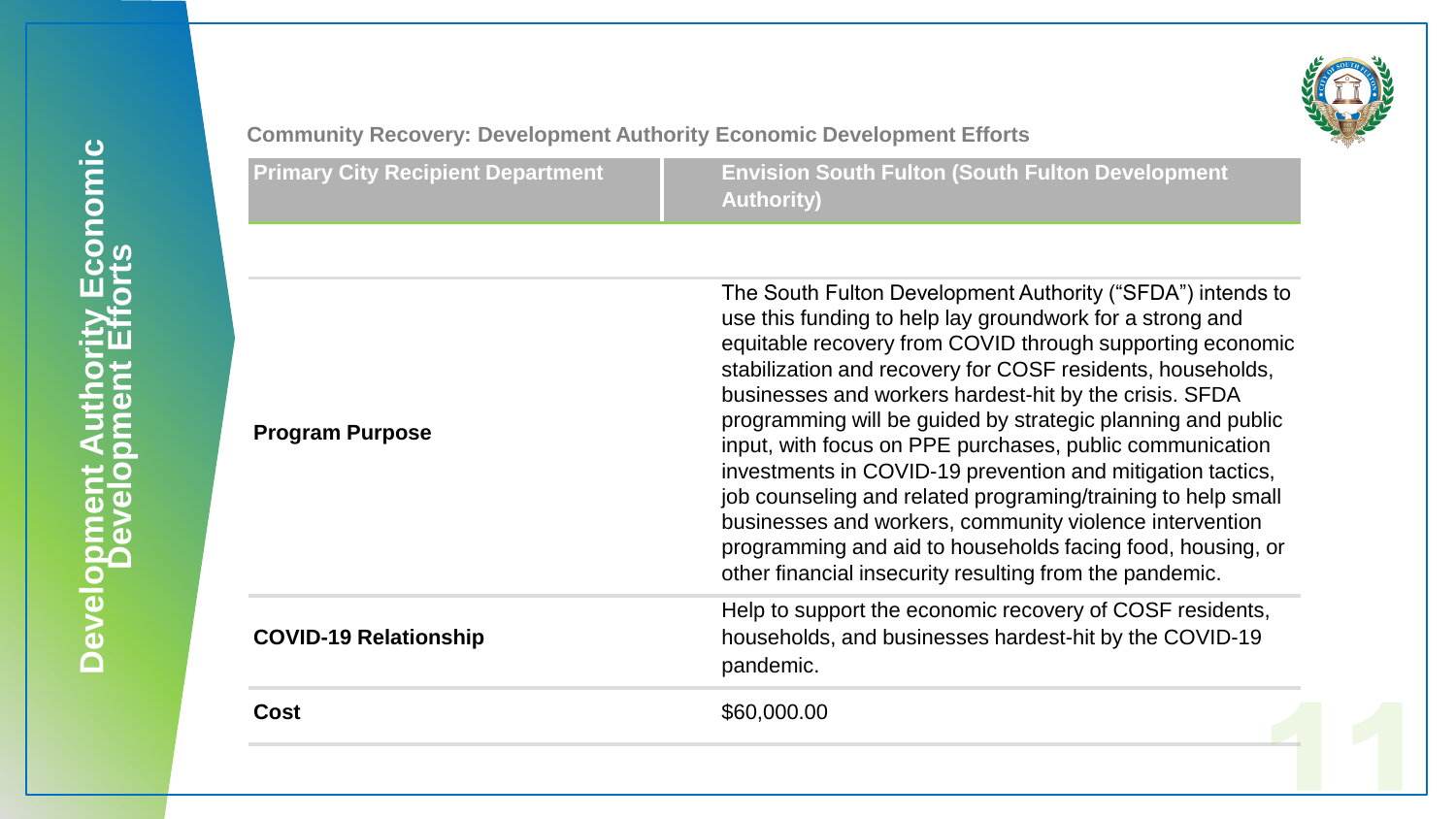

| Infrastructure Improvements: Stormwater Master Plan |                                                                                                                                                                                                                                                                                                                                                                  |
|-----------------------------------------------------|------------------------------------------------------------------------------------------------------------------------------------------------------------------------------------------------------------------------------------------------------------------------------------------------------------------------------------------------------------------|
| <b>Primary City Recipient Department</b>            | <b>Public Works</b>                                                                                                                                                                                                                                                                                                                                              |
|                                                     |                                                                                                                                                                                                                                                                                                                                                                  |
|                                                     | As part of the City becoming MS4 (Municipal Separate Storm<br>Sewer System) compliant, the city needs a Stormwater<br>Master Plan which would provide a complete planning<br>solution to meet the needs of the City along with the<br>requirements from MS4.                                                                                                     |
| <b>Program Purpose</b>                              | The Master Stormwater Plan has several key objectives:<br>Comprehensive development of a detailed stormwater<br>inventory, data collection and GIS development, stormwater<br>condition assessment, evaluation of stormwater maintenance<br>cost, and development of a framework that will help the city<br>prioritize and complete stormwater related projects. |
| <b>COVID-19 Relationship</b>                        | Provide resources to manage water quality measures and<br>treatment facilities related to the city's stormwater system.<br>Educate and involve the public with proper disposal and<br>sanitary techniques to limit the spread of health risks including<br>COVID-19.                                                                                             |
| <b>Cost</b>                                         | \$1,050,000.00                                                                                                                                                                                                                                                                                                                                                   |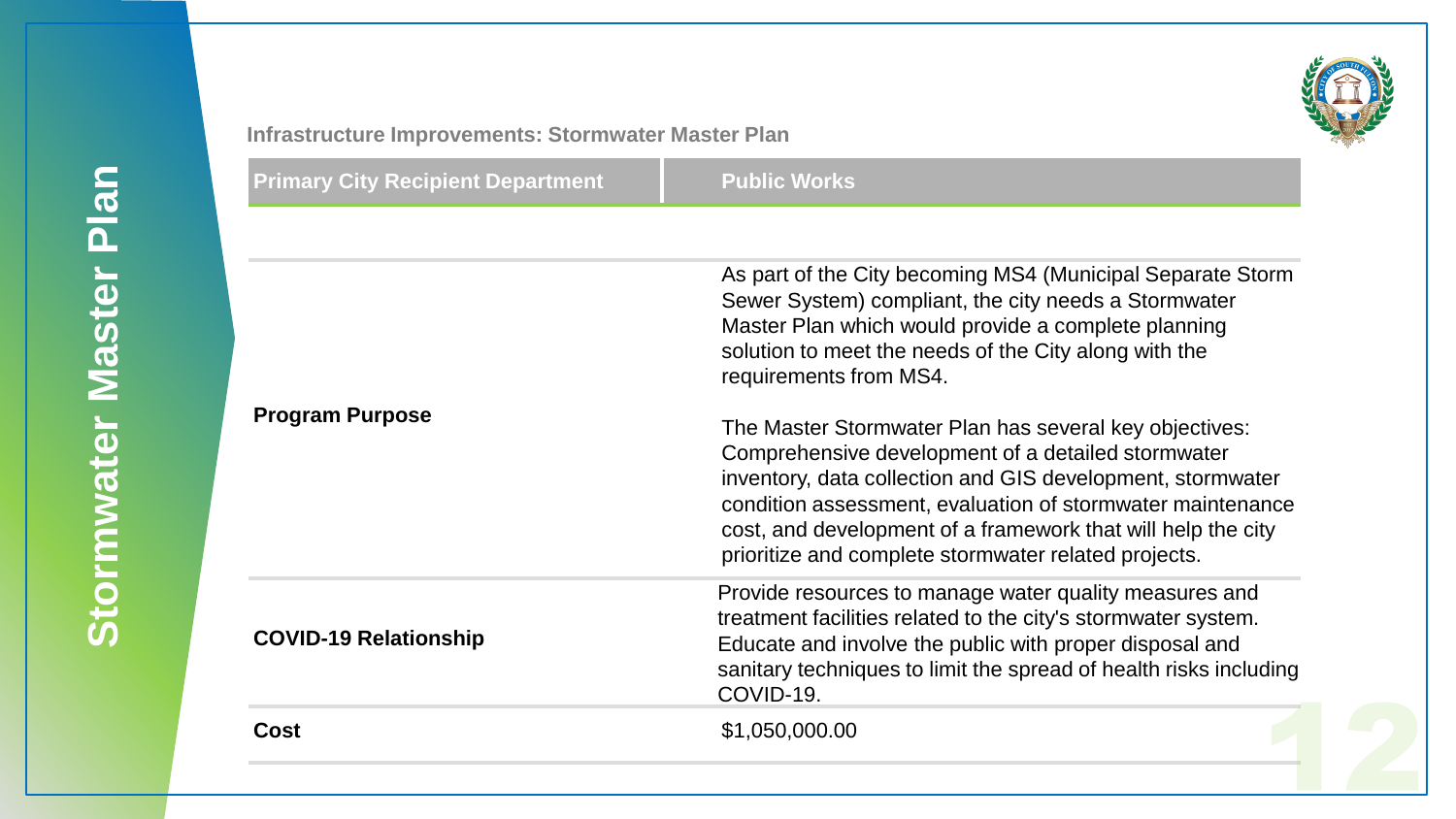

| Infrastructure Improvements: Stormwater Capital Improvement Program |                                                                                                                                                                                                                                                                                                                                                                                                                                                                                                                       |
|---------------------------------------------------------------------|-----------------------------------------------------------------------------------------------------------------------------------------------------------------------------------------------------------------------------------------------------------------------------------------------------------------------------------------------------------------------------------------------------------------------------------------------------------------------------------------------------------------------|
| <b>Primary City Recipient Department</b>                            | <b>Public Works</b>                                                                                                                                                                                                                                                                                                                                                                                                                                                                                                   |
|                                                                     |                                                                                                                                                                                                                                                                                                                                                                                                                                                                                                                       |
| <b>Program Purpose</b>                                              | The Stormwater Capital Improvement Plan would provide a<br>complete planning solution to meet the needs of the City<br>along with the requirements from MS4. Currently, the<br>Stormwater Management Program is satisfying the minimum<br>regulatory requirements and performing repairs and ongoing<br>maintenance on stormwater infrastructure, is more reactive<br>than proactive and lack focus on water quality improvement,<br>unfortunately. The Program currently is lacking dedicated<br>stormwater funding. |
| <b>COVID-19 Relationship</b>                                        | These capital projects will address structural and physical<br>deficiencies with the city's stormwater features throughout the<br>city. These improvements will address concerns related to<br>health and safety of the citizens of South Fulton.                                                                                                                                                                                                                                                                     |
| <b>Cost</b>                                                         | \$1,700,000.00                                                                                                                                                                                                                                                                                                                                                                                                                                                                                                        |
|                                                                     |                                                                                                                                                                                                                                                                                                                                                                                                                                                                                                                       |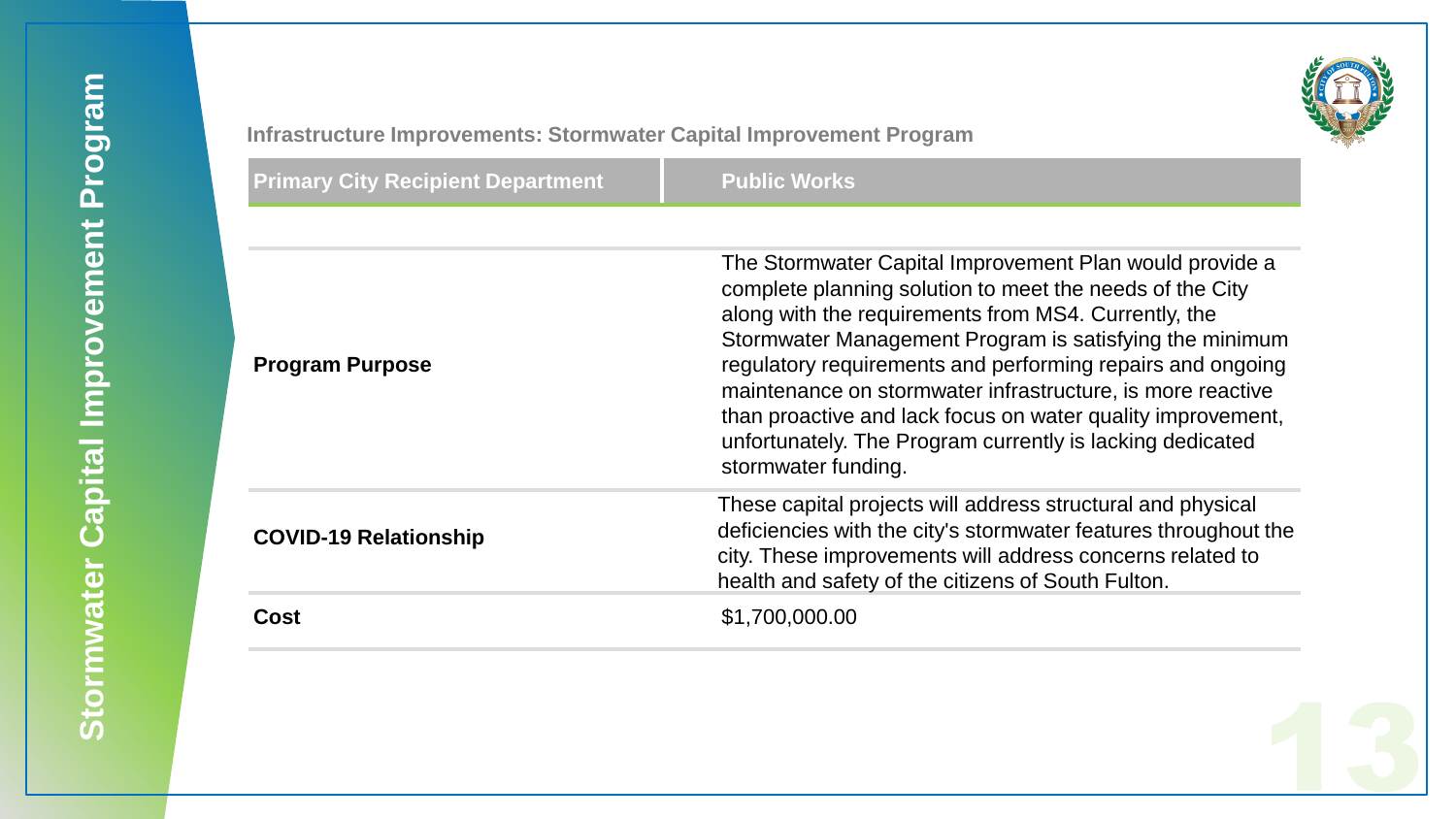

#### **Infrastructure Improvements: Broadband and Wi-Fi Capabilities**

| nfrastructure Improvements: Broadband and Wi-Fi Capabilities |                                                                                                                                                                                                                                                                                                                                                                                                                                                                                                                                                                                                                                                                                                              |
|--------------------------------------------------------------|--------------------------------------------------------------------------------------------------------------------------------------------------------------------------------------------------------------------------------------------------------------------------------------------------------------------------------------------------------------------------------------------------------------------------------------------------------------------------------------------------------------------------------------------------------------------------------------------------------------------------------------------------------------------------------------------------------------|
| <b>Primary City Recipient Department</b>                     | <b>Information Technology</b>                                                                                                                                                                                                                                                                                                                                                                                                                                                                                                                                                                                                                                                                                |
|                                                              |                                                                                                                                                                                                                                                                                                                                                                                                                                                                                                                                                                                                                                                                                                              |
| <b>Program Purpose</b>                                       | Assessment of current broadband capabilities of the city<br>through the hiring of a consulting firm to develop a<br>capabilities assessment that will identify disparities<br>throughout the city, particularly in unserved and underserved<br>populations. The city will use the report to strategically<br>approach rectifying the identified issues. The city is also<br>planning to apply for funding from the NTIA (National<br>Telecommunications and Information Administration) grant<br>through the State of Georgia to support these efforts.<br>Additionally, the city intends to install Wi-Fi capabilities in<br>recreation centers to provide access to internet connectivity<br>to residents. |
| <b>COVID-19 Relationship</b>                                 | Providing a space for access supporting the broadband<br>disparity.                                                                                                                                                                                                                                                                                                                                                                                                                                                                                                                                                                                                                                          |
| Cost                                                         | \$1,300,000.00                                                                                                                                                                                                                                                                                                                                                                                                                                                                                                                                                                                                                                                                                               |
|                                                              |                                                                                                                                                                                                                                                                                                                                                                                                                                                                                                                                                                                                                                                                                                              |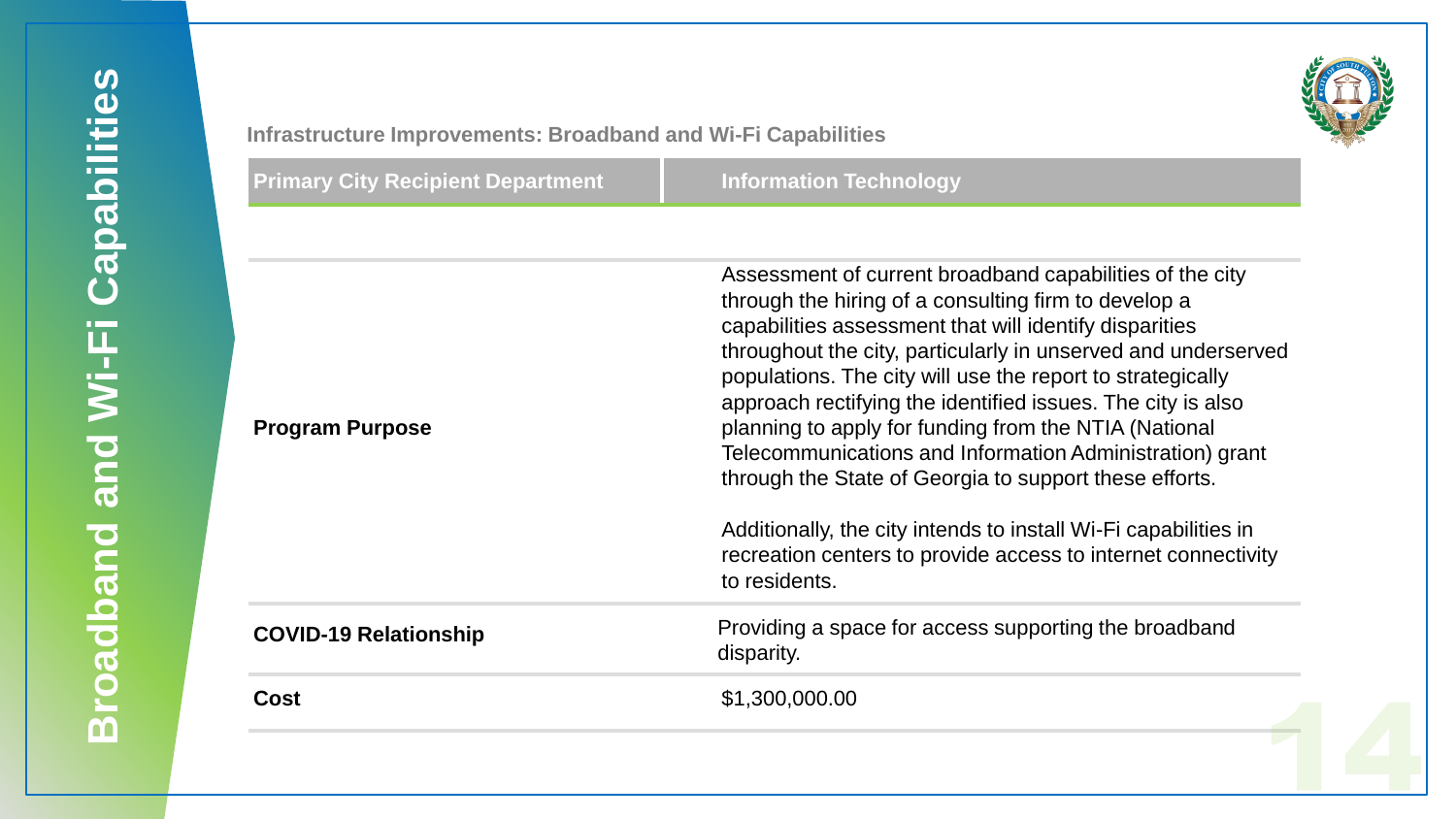

#### **Government Operations/Services: Premium Pay**

| <b>Program Purpose</b><br>exposure to COVID-19.<br><b>COVID-19 Relationship</b><br>during the COVID-19 pandemic. | <b>Government Operations/Services: Premium Pay</b><br><b>Primary City Recipient Department</b> | <b>Human Resources</b>                                       |
|------------------------------------------------------------------------------------------------------------------|------------------------------------------------------------------------------------------------|--------------------------------------------------------------|
|                                                                                                                  |                                                                                                |                                                              |
|                                                                                                                  |                                                                                                | Provide compensation to essential workers who are at risk of |
|                                                                                                                  |                                                                                                | Incentive premium payment to essential personnel working     |
|                                                                                                                  | <b>Cost</b>                                                                                    | \$500,000.00                                                 |
|                                                                                                                  |                                                                                                |                                                              |
|                                                                                                                  |                                                                                                |                                                              |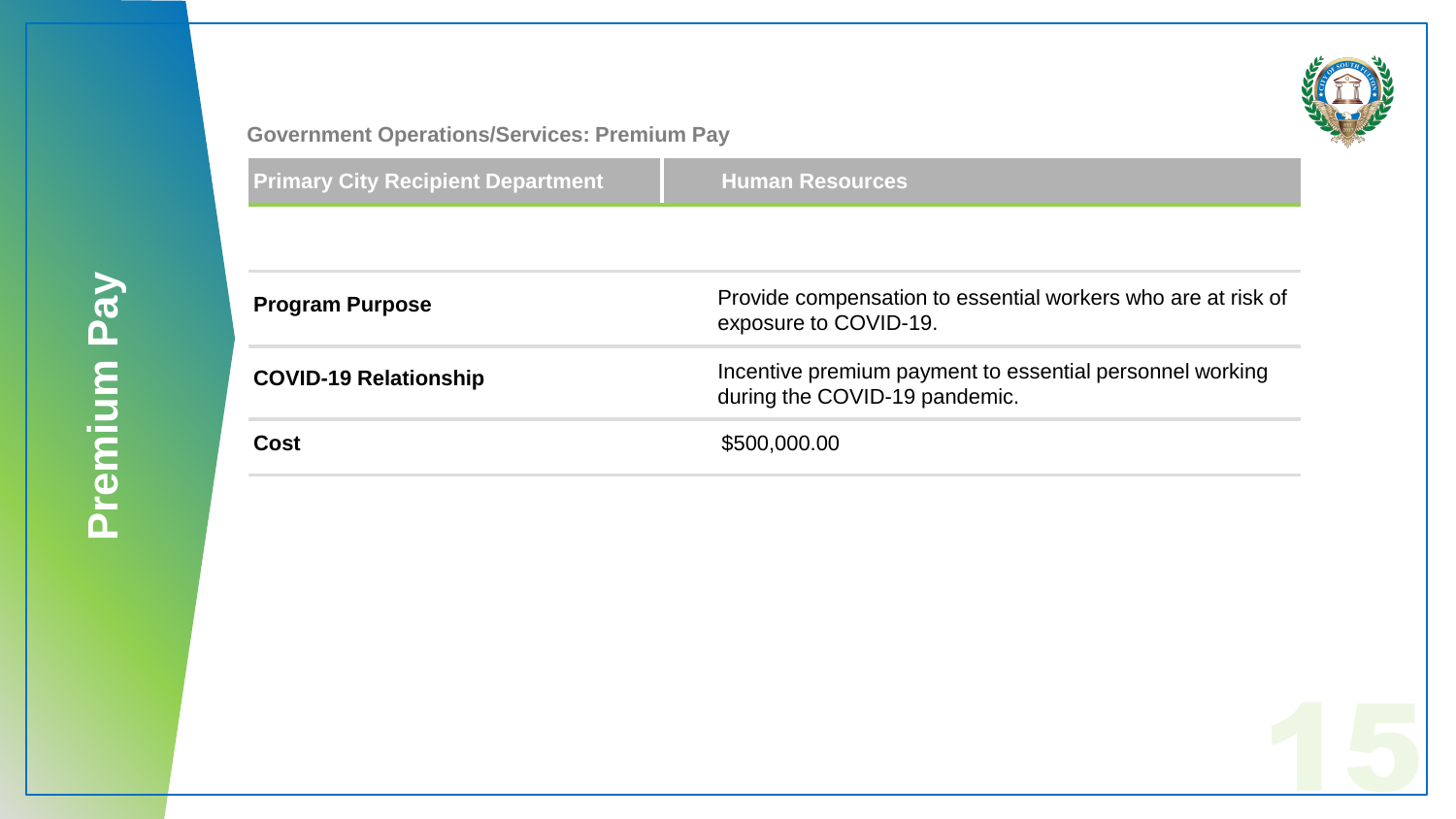

| <b>Program Purpose</b>       | Reimbursement to the city for regular and overtime payroll<br>expenses for eligible public safety personnel.                 |
|------------------------------|------------------------------------------------------------------------------------------------------------------------------|
| <b>COVID-19 Relationship</b> | Payment to Essential Employees that continuously work<br>under hazardous conditions in response to the COVID-19<br>pandemic. |
| <b>Cost</b>                  | \$800,000.00                                                                                                                 |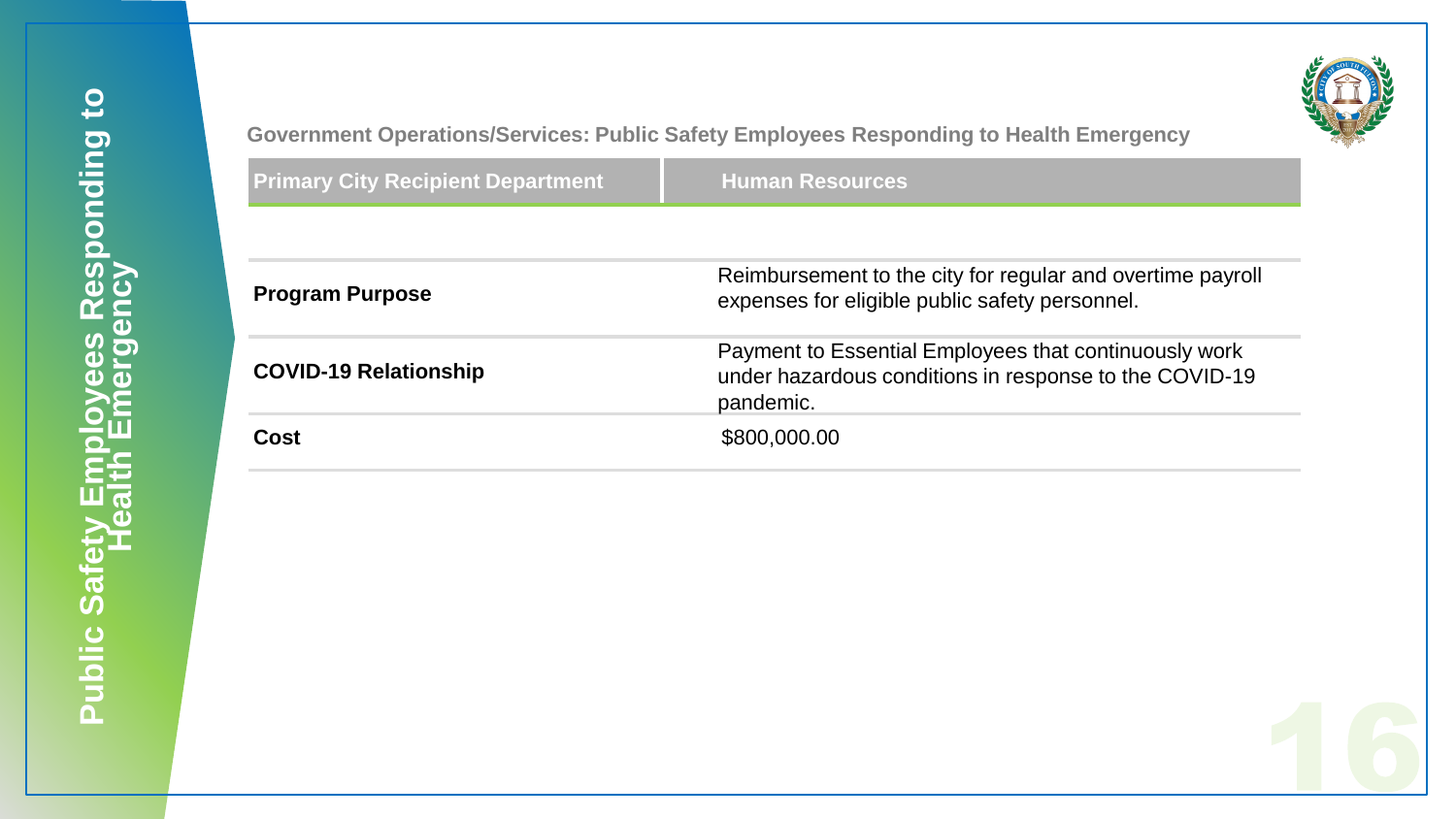

| <b>Security Access Control</b>           | Government Operations/Services: Public Facilities Touchless Automated Systems and Physical                                                                                                                                                                                                                                                                                                                                                                                                               |
|------------------------------------------|----------------------------------------------------------------------------------------------------------------------------------------------------------------------------------------------------------------------------------------------------------------------------------------------------------------------------------------------------------------------------------------------------------------------------------------------------------------------------------------------------------|
| <b>Primary City Recipient Department</b> | <b>Information Technology</b>                                                                                                                                                                                                                                                                                                                                                                                                                                                                            |
|                                          |                                                                                                                                                                                                                                                                                                                                                                                                                                                                                                          |
| <b>Program Purpose</b>                   | The primary purpose of this enhancement is to comply with<br>best practices and our observation of the Cyber Security<br>Framework, NIST 800-53 Access Control. This includes the<br>ability to manage employee access into our facilities and data<br>services, as well as visitor management into our<br>facilities. Additional enhancements will include expanding our<br>secure print (findme print) to all users and provide additional<br>service opportunities as technology continues to change. |
| <b>COVID-19 Relationship</b>             | Allows remote lockdown capabilities and limited exposure to<br>staff when a facility is affected by the COVID-19 pandemic.                                                                                                                                                                                                                                                                                                                                                                               |
| Cost                                     | \$600,000.00                                                                                                                                                                                                                                                                                                                                                                                                                                                                                             |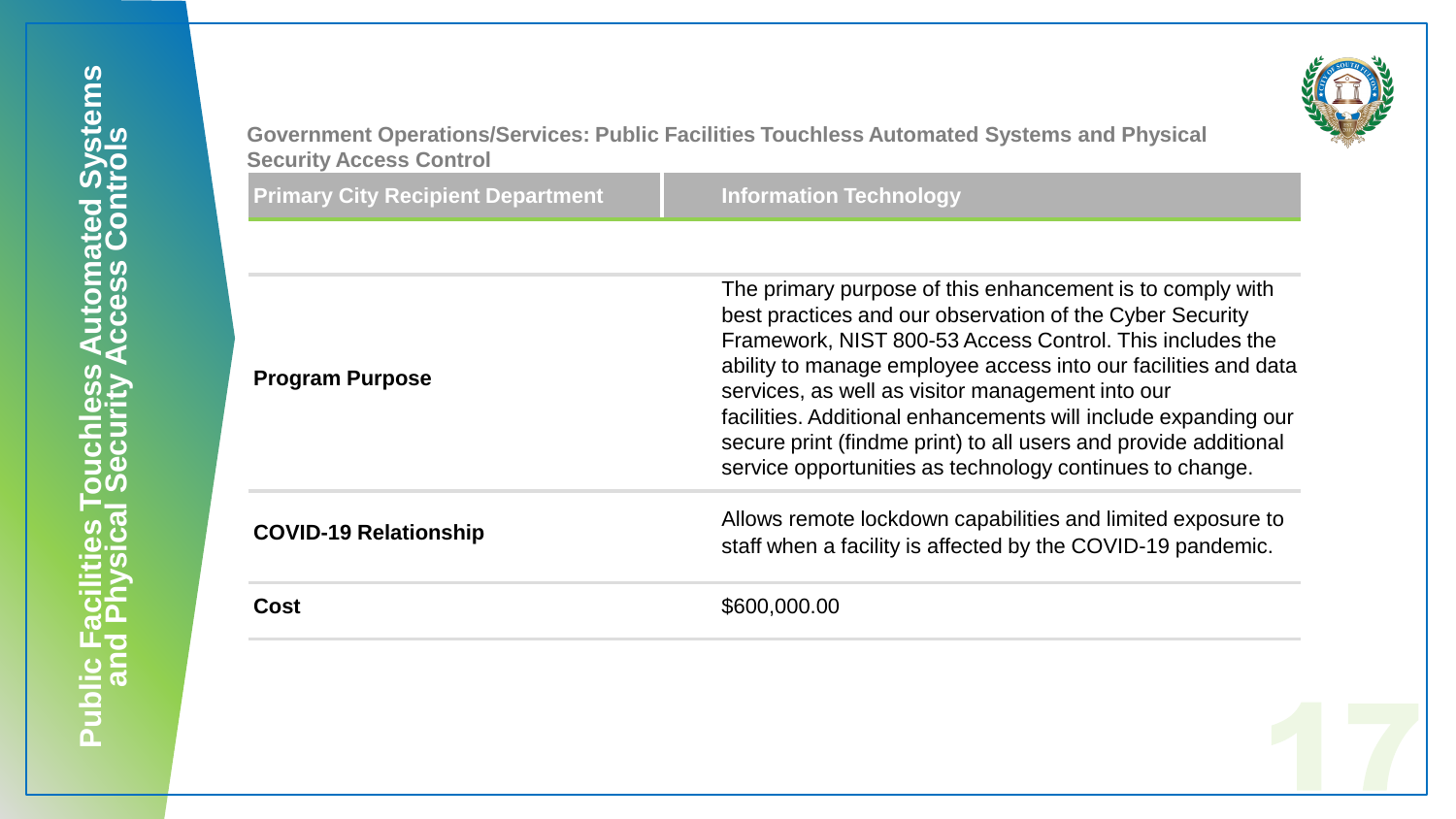

#### **Government Operations/Services: Technology Infrastructure Updates**

| <b>Government Operations/Services: Technology Infrastructure Updates</b><br><b>Primary City Recipient Department</b> | <b>Information Technology</b>                                                                                              |
|----------------------------------------------------------------------------------------------------------------------|----------------------------------------------------------------------------------------------------------------------------|
|                                                                                                                      |                                                                                                                            |
| <b>Program Purpose</b>                                                                                               | Supports capabilities for sewer mapping with GIS and<br>capabilities to support a secure mobilized workforce.              |
| <b>COVID-19 Relationship</b>                                                                                         | Supports the ongoing operation and connection for the city's<br>resources including extending access to external partners. |
| <b>Cost</b>                                                                                                          | \$260,000.00                                                                                                               |
|                                                                                                                      |                                                                                                                            |
|                                                                                                                      |                                                                                                                            |
|                                                                                                                      |                                                                                                                            |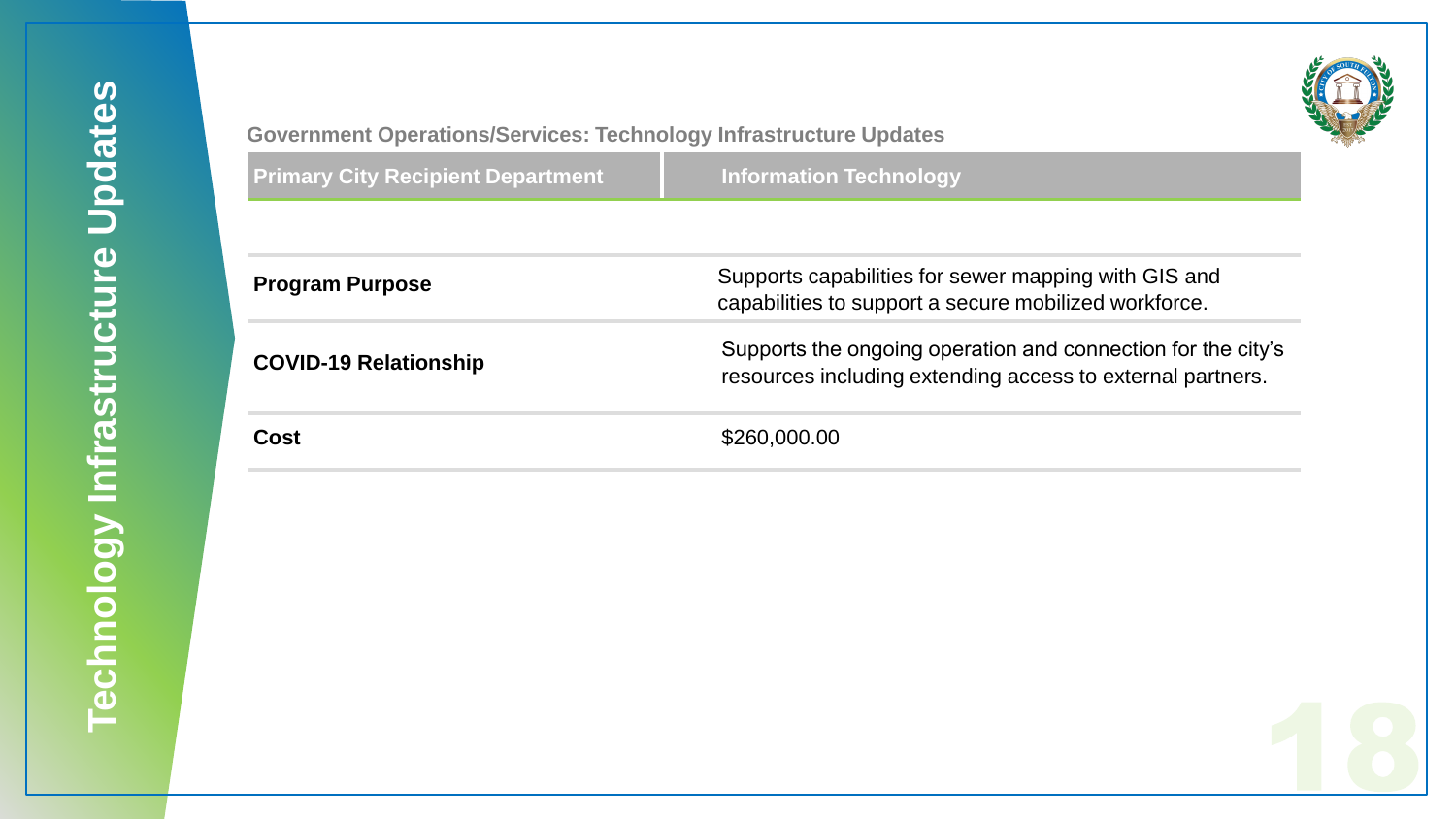

#### **Government Operations/Services: Public Facility Improvements**

rnmer<br>ary Ci<br>Tam P<br>D-19 **Primary City Recipient Department Fig. 7 Public Works Program Purpose** HVAC improvements for air filtration, airflow ventilation, and UV lighting to prevent the spread of the COVID-19 virus. Addition of HVAC to facilities with no central air/heat to allow better ventilation and air filtration. **COVID-19 Relationship** Allow proper filtration and ventilation of HVAC systems to reduce the spread of the COVID-19 virus. **Cost** \$1,000,000.00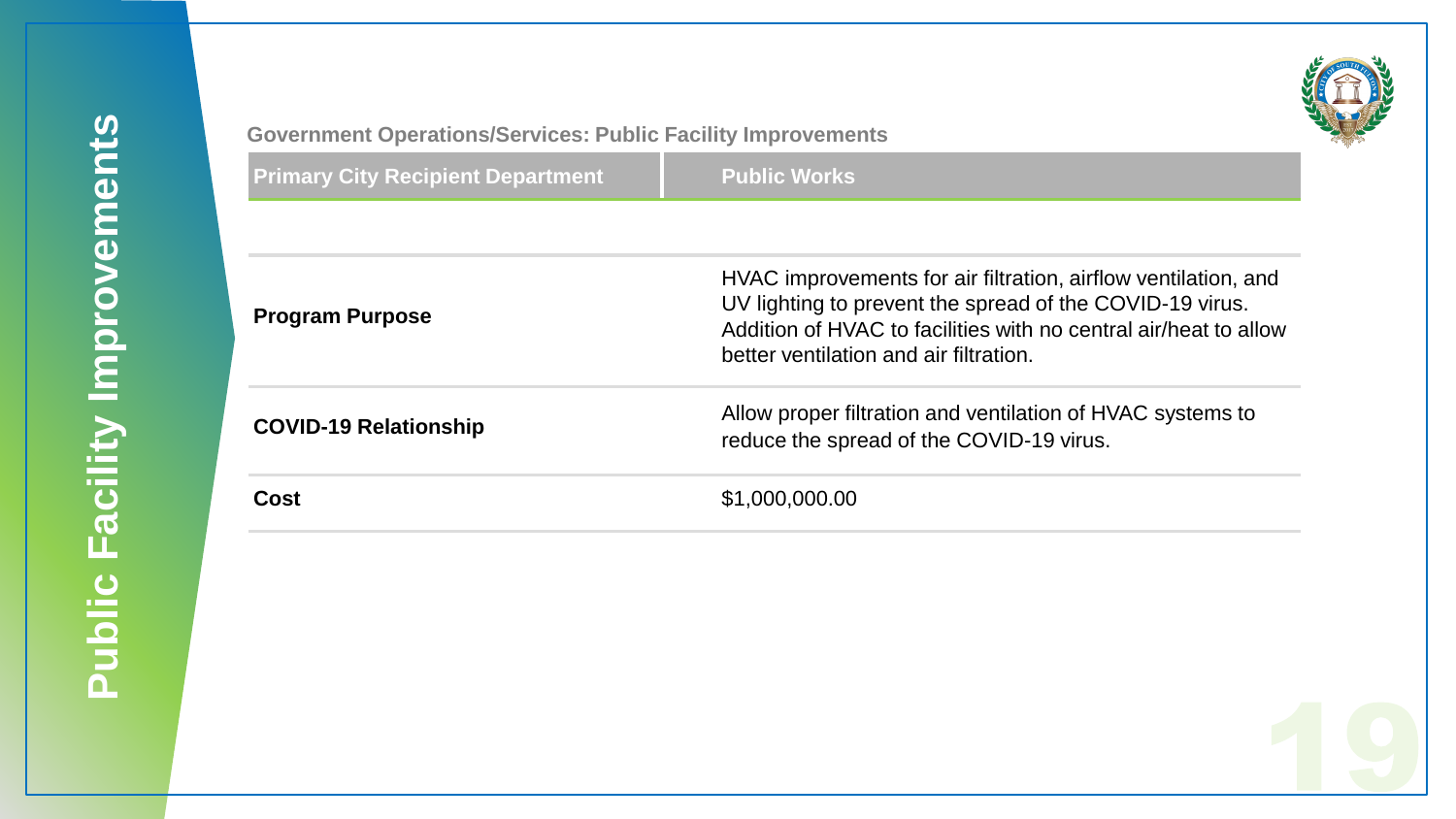

#### **Government Operations/Services: Protective Preventative Measures**

| <b>Sovernment Operations/Services: Protective Preventative Measures</b> |                                                                                                                                                                                                                                         |  |
|-------------------------------------------------------------------------|-----------------------------------------------------------------------------------------------------------------------------------------------------------------------------------------------------------------------------------------|--|
| <b>Primary City Recipient Department</b>                                | <b>Public Works</b>                                                                                                                                                                                                                     |  |
|                                                                         |                                                                                                                                                                                                                                         |  |
| <b>Program Purpose</b>                                                  | Facility upgrades to enhance protective measures to<br>employees and visitors. Items will include:<br>PPE's, sanitizing stations, barriers, temperature scan/checks,<br>disinfecting sprays/wipes, signs, bi-monthly special sanitizing |  |
| <b>COVID-19 Relationship</b>                                            | cleaning, facility deep cleaning equipment and products, etc.<br>Protective Measures for social distancing.                                                                                                                             |  |
| Cost                                                                    | \$150,000.00                                                                                                                                                                                                                            |  |
|                                                                         |                                                                                                                                                                                                                                         |  |

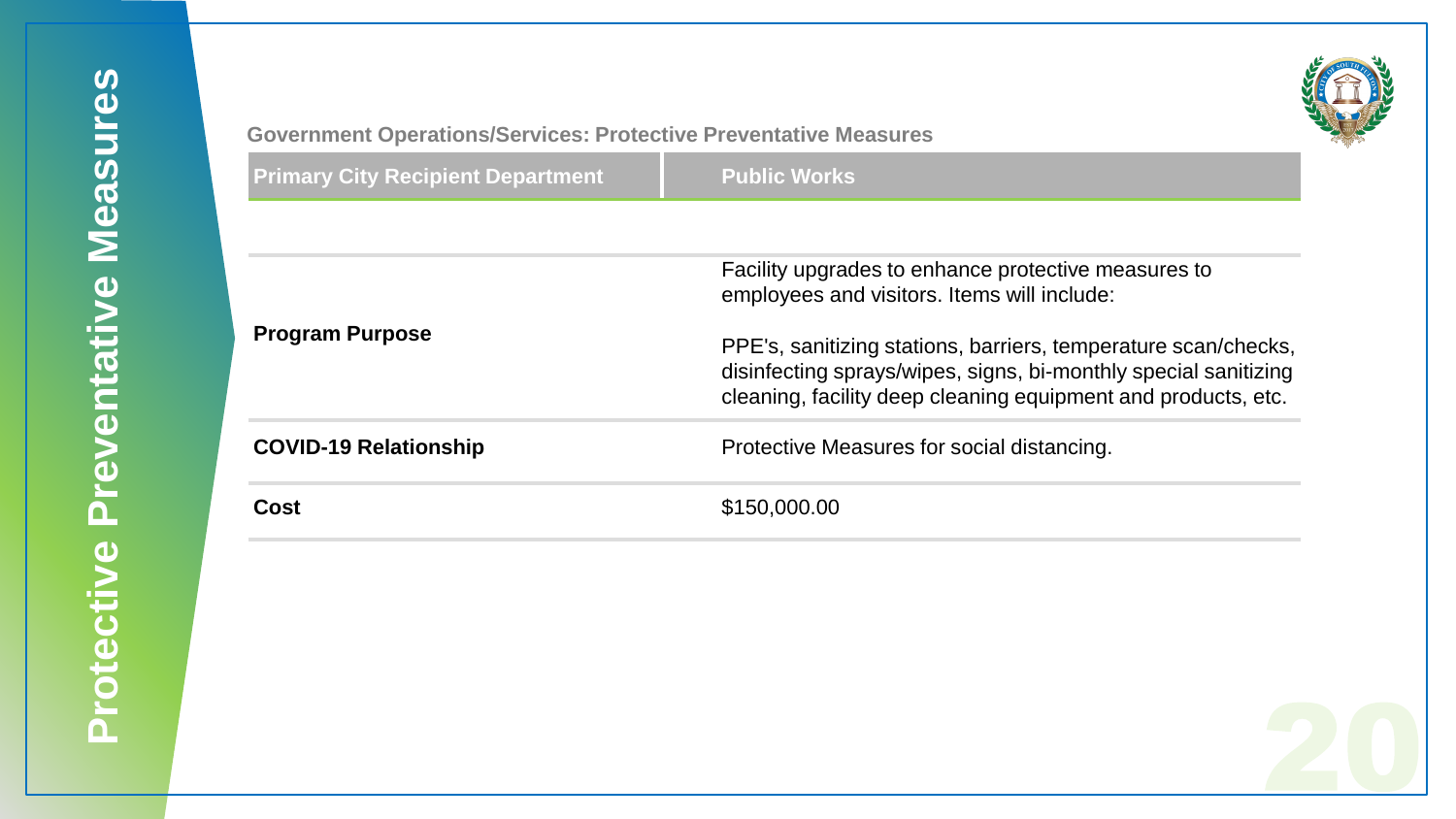

#### **Government Operations/Services: Revenue Loss Replacement**

| <b>Sovernment Operations/Services: Revenue Loss Replacement</b> |                                                                                                                                                                                                                                                                                                                                                                                                                                                                                                                                                                                                                                                                             |  |
|-----------------------------------------------------------------|-----------------------------------------------------------------------------------------------------------------------------------------------------------------------------------------------------------------------------------------------------------------------------------------------------------------------------------------------------------------------------------------------------------------------------------------------------------------------------------------------------------------------------------------------------------------------------------------------------------------------------------------------------------------------------|--|
| <b>Primary City Recipient Department</b>                        | <b>Finance</b>                                                                                                                                                                                                                                                                                                                                                                                                                                                                                                                                                                                                                                                              |  |
|                                                                 |                                                                                                                                                                                                                                                                                                                                                                                                                                                                                                                                                                                                                                                                             |  |
| <b>Program Purpose</b>                                          | At this time, the revenue loss formula provided by the<br>Treasurer's Office calculates approximately \$500,000 as the<br>allocation the city can apply towards revenue loss. There are<br>many factors that influence this calculation based on<br>historical data and the finance team is continuously working<br>with liaisons from the GFOA (Georgia Finance Officers<br>Association) in finalizing the dollar amount. In essence, this<br>amount can increase or decrease once the final numbers are<br>calculated. This funding provides for the greatest flexibility of<br>use of funds to be used toward general government services,<br>as determined by the city. |  |
| <b>COVID-19 Relationship</b>                                    | Recoup a percentage of revenue lost due to the COVI-19<br>pandemic.                                                                                                                                                                                                                                                                                                                                                                                                                                                                                                                                                                                                         |  |
| Cost                                                            | \$500,000.00                                                                                                                                                                                                                                                                                                                                                                                                                                                                                                                                                                                                                                                                |  |
|                                                                 |                                                                                                                                                                                                                                                                                                                                                                                                                                                                                                                                                                                                                                                                             |  |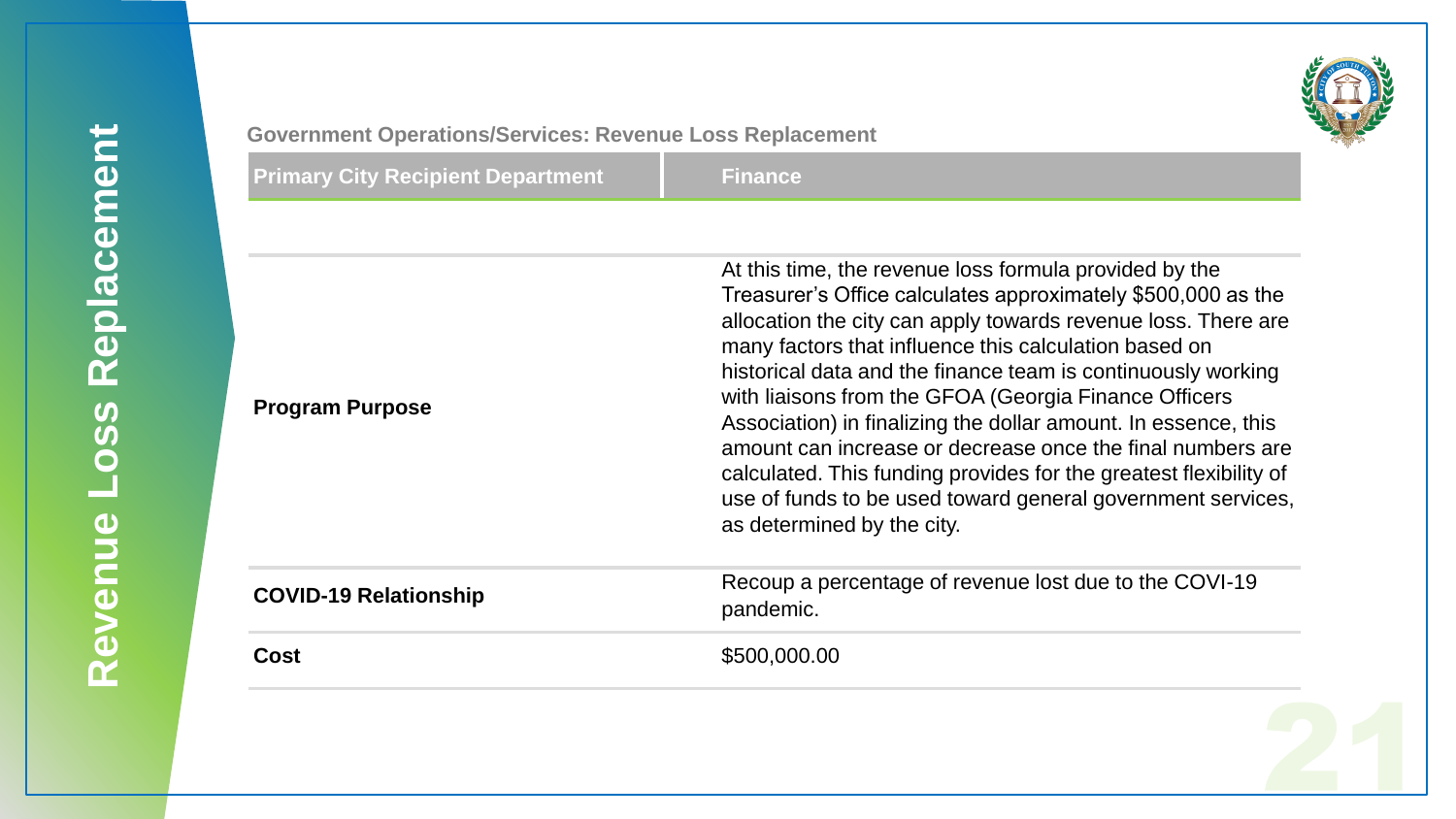#### **Government Operations/Services: ARP Administrative Costs**

| <b>Primary City Recipient Department</b> | <b>Citywide</b>                                                                                                                                                                                                                          |
|------------------------------------------|------------------------------------------------------------------------------------------------------------------------------------------------------------------------------------------------------------------------------------------|
|                                          |                                                                                                                                                                                                                                          |
| <b>Program Purpose</b>                   | Allows the city to charge administrative cost to cover the<br>administration of the American Rescue Plan funding. These<br>costs include salary and benefits for relative personnel,<br>equipment, audit fees, consulting services, etc. |
| <b>COVID-19 Relationship</b>             | Recipients may use funds for administering the SLFRF<br>program pursuant to 2 CFR 200.404 and 2 CFR 200.405. If<br>recipient does not have a Negotiated Indirect Cost Rate<br>Agreement, use the De Minimis rate of 10 percent.          |
| <b>Cost</b>                              | \$742,517.00                                                                                                                                                                                                                             |